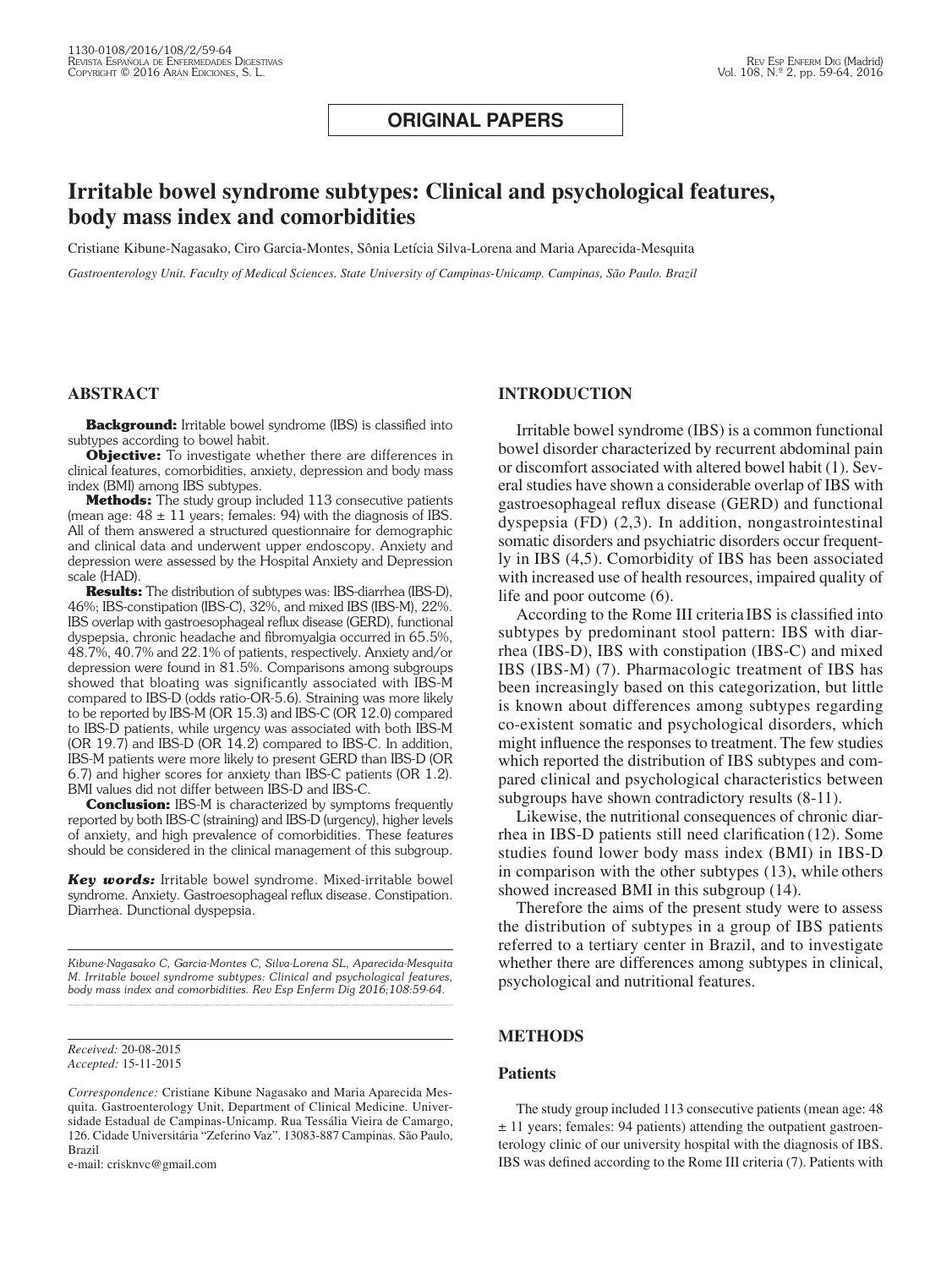previous gastrointestinal tract surgery, diabetes mellitus, associated diseases that might cause intestinal dysmotility or in use of medications known to influence gastrointestinal transit were excluded from the study.

## **Clinical evaluation**

A standardized questionnaire was used to obtain information about demographic and clinical data, including the Rome III diagnostic questions for IBS. Symptoms of abdominal pain/discomfort, bloating, flatulence, borborygmus, straining, urgency, and bowel habits were assessed. In addition, characteristics of abdominal pain, such as frequency, location, relationship with food ingestion or defecation were recorded. Upper gastrointestinal symptoms and non-gastrointestinal symptoms, including headache, were also assessed. According to the Bristol stool form scale, IBS patients were divided into: IBS-C, IBS-D and IBS-M, as recommended by Rome III criteria (7).

## **Upper digestive endoscopy**

All patients underwent upper digestive endoscopy in order to identify lesions responsible for esophageal and dyspeptic symptoms. In addition duodenal biopsies were collected to exclude the presence of celiac disease.

#### **Comorbidity of IBS with GERD and FD**

GERD was defined by weekly or more frequent typical heartburn or acid regurgitation, and was classified as non-erosive (NERD), in the absence of visible esophageal mucosal injury or erosive esophagitis based on the endoscopic findings (15,16). FD was defined according to Rome III criteria by the presence of at least one of the following symptoms in the last 3 months: bothersome postprandial fullness, early satiation, epigastric pain or epigastric burning, with no significant pathological findings at upper endoscopy (17).

#### **Comorbidity with fibromyalgia**

The diagnosis of fibromyalgia was performed by a rheumatologist of our university hospital and was based on the American College of Rheumatology criteria (18).

## **Anxiety and depression**

The presence of anxiety and depression was assessed by the Hospital Anxiety and Depression (HAD) scale divided into subscales for anxiety and depression (19). The score for each subscale ranges from 0 to 21. Scores higher than 8 in either HAD subscales were considered to indicate anxiety or depression, respectively.

## **BMI**

BMI was calculated for all patients. According to the World Health Organization classification, patients were classified into underweight  $(BMI < 18.50)$ , overweight (BMI between 25 and 29.9 kg/m<sup>2</sup>), obese (BMI ≥ 30 kg/m<sup>2</sup>) and normal range (18.50-24.99 kg/m<sup>2</sup>).

## **Ethical approval**

The study was approved by the institutional ethics committee. Each patient gave written informed consent before participation in the study.

## **Statistical analysis**

Comparisons of the results were performed by the Chi-square test, Fisher's exact test, one way ANOVA and the Kruskal-Wallis test. Logistic regression analysis was performed to determine the variables significantly associated with IBS subtypes. All statistical analyses were carried out using SAS System for Windows version 9.4 (SAS Institute Inc., 2002-2012, Cary, NC, USA). A value of p < 0.05 was considered to be statistically significant.

# **RESULTS**

# **Clinical features**

The demographic and baseline symptom profile of IBS patients and the distribution of clinical characteristics among subtypes are summarized in table I and figure 1. It can be seen that there was a preponderance of females (83%) in our series. The most frequent IBS subtype was IBS-D (46%), followed by IBS-C (32%) and IBS-M (22%). No significant differences were found among IBS

| Table I. Demographic features and BMI mean values in IBS patients. Comparisons among subtypes |  |  |
|-----------------------------------------------------------------------------------------------|--|--|
|                                                                                               |  |  |

| Variables n (%)           | All 113 (100)  | IBS-D 52 (46)  | IBS-C 36 (32)  | IBS-M 25 (22) | D    |
|---------------------------|----------------|----------------|----------------|---------------|------|
| Gender                    |                |                |                |               |      |
| Women                     | 94 (83)        | 44 (84.6)      | 27(75)         | 23(92)        | 0.20 |
| Men                       | 19 (17)        | 8(15.4)        | 9(25)          | 2(8)          |      |
| Age (years)               | $48 \pm 11$    | $47 + 11$      | $50 \pm 13$    | $48 \pm 11$   | 0.36 |
| Symptoms duration (years) | $9.1 \pm 8.7$  | $9.1 \pm 8.1$  | $7.5 \pm 6.6$  | $11.1 \pm 12$ | 0.60 |
| BMI (kg/m <sup>2</sup> )  | $26.9 \pm 5.4$ | $26.4 \pm 4.5$ | $25.8 \pm 5.6$ | $29.4 \pm 5$  | 0.05 |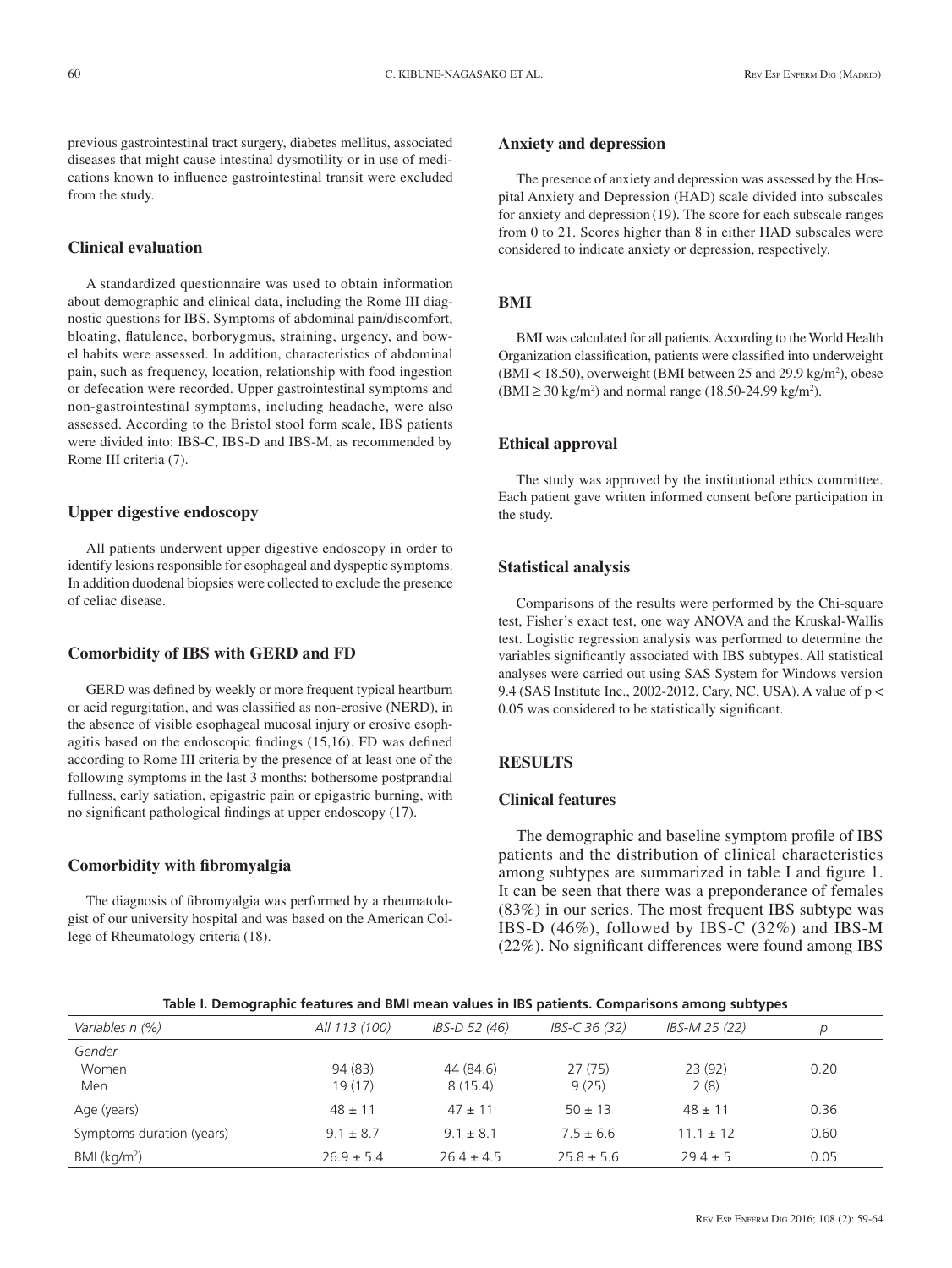

subtypes in age, gender, symptoms duration and the frequency of borborygmus, passage of mucus and flatulence.

Table II shows the variables significantly associated with IBS subtypes after further analysis using logistic regression analysis. Bloating was reported by 76% of the study group, and was significantly associated with IBS-M in comparison with IBS-D (OD: 5.6; 95% confidence interval [CI]: 1.2-26.5).

Defecation straining was reported by 32% of IBS patients, and it was significantly associated with both IBS-C (OD: 12.0; 95% CI: 3.6-40.3) and IBS-M (OD: 15.3; 95% CI 4.2-55.5) in comparison with IBS-D. Urgency was associated with IBS-D (OD: 14.2; 95% CI: 1.8-113.2) and IBS-M (OD: 19.7; 95% CI: 2.3-168.8) compared to IBS-C.

There were no significant differences among IBS subtypes regarding the main characteristics of abdominal pain (Table III). Most patients complained of abdominal cramp-Fig. 1. Abdominal symptoms reported by IBS-D, IBS-C and IBS-M patients. ing at least once a day, which improved with defecation.

# **Table II. Characteristics significantly associated with IBS subtypes according to logistic regression analysis**

| Variables             | Comparisons          | Odds ratio (95% CI) | р        |
|-----------------------|----------------------|---------------------|----------|
| Straining             | IBS-C x IBS-D        | $12.0(3.6-40.3)$    | < 0.0001 |
|                       | IBS-M x IBS-D        | $15.3(4.2-55.5)$    | < 0.0001 |
| Urgency               | $IBS-D \times IBS-C$ | 14.2 (1.8-113.2)    | 0.01     |
|                       | IBS-M x IBS-C        | 19.7 (2.3-168.8)    | 0.006    |
| Bloating              | IBS-M x IBS-D        | $5.6(1.2 - 26.5)$   | 0.03     |
| Association with GERD | IBS-M x IBS-D        | $6.7(1.8-25.5)$     | 0.004    |
| Anxiety score         | IBS-M x IBS-C        | $1.2(1.1-1.4)$      | 0.02     |
| <b>BMI</b>            | IBS-M x IBS-C        | $1.2(1.1-1.3)$      | 0.02     |
|                       | IBS-M x IBS-D        | $1.1(1.1-1.3)$      | 0.03     |

## **Table III. Characteristics of abdominal pain in IBS patients. Comparisons among subtypes**

|                                                     | All $n = 113$      | $IBS-D n = 52$      | <i>IBS-C <math>n = 36</math></i> | IBS-M $n = 25$  | p                 |
|-----------------------------------------------------|--------------------|---------------------|----------------------------------|-----------------|-------------------|
| Abdominal cramping n (%)                            | 98 (87.3)          | 46 (88)             | 26(72)                           | 24 (96)         | 0.02 <sup>a</sup> |
| Location $n$ $(\%)$<br>- Diffuse<br>- Periumbilical | 47(42)<br>37(32.7) | 22(42)<br>18 (34.6) | 12(33)<br>11(30.5)               | 13(52)<br>8(32) | 0.34<br>0.92      |
| - Lower abdomen                                     | 23(20.1)           | 10(19.2)            | 11(30.5)                         | 2(8)            | 0.09              |
| Daily frequency n (%)                               | 80(71)             | 36(75)              | 23(72)                           | 15(65)          | 0.71              |
| Improvement with defecation $n$ (%)                 | 75 (67)            | 36(69)              | 21 (58)                          | 19 (76)         | 0,32              |
| Worsened by stress n (%)                            | 58 (51)            | 27(52)              | 18 (50)                          | 13(52)          | 0.98              |
| Worse after meals n (%)                             | 58 (51)            | 25(48)              | 19(52)                           | 14 (56)         | 0.79              |
| Time of the day $n$ (%)<br>- Anytime                | 70(62)             | 33 (63.5)           | 23(64)                           | 14 (56)         | 0.78              |
| - Post-meals                                        | 23(20.3)           | 13(25)              | 5(14)                            | 5(20)           | 0.44              |
| - Morning<br>- Nocturnal                            | 14(12.4)<br>6(5.3) | 4(7.7)<br>2(3.8)    | 6(16.5)<br>2(5.5)                | 4(16)<br>2(8)   | 0.37<br>0.74      |

a p > 0.05 by multivariate analysis.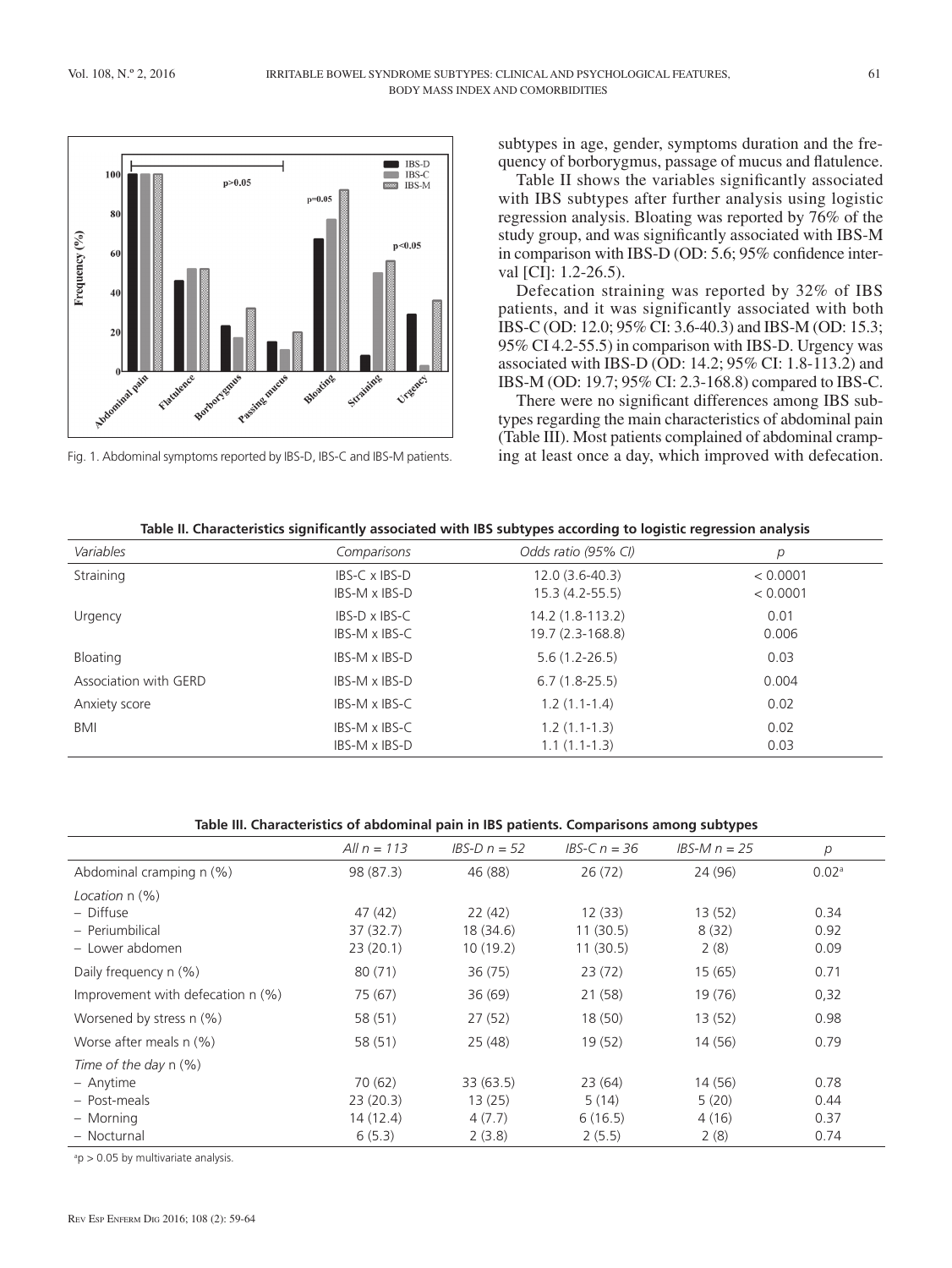Abdominal pain was aggravated by stress or meal ingestion in 51% of patients.

#### **Celiac disease**

The analysis of duodenal biopsies showed no case of celiac disease in our series.

## **Overlap with GERD or functional dyspepsia**

Table IV shows the comorbidity of IBS with other clinical conditions.

Overlap with GERD was observed in 74 IBS patients (65.5%). According to endoscopic evaluation GERD was non-erosive (NERD) in 80% of the cases. Logistic regression analysis showed that IBS-M patients were more likely to present GERD than IBS-D patients (OD: 6.7; 95% CI: 1.8-25.5).

Overlap between IBS and FD occurred in 55 patients (48.7%), with similar frequency in the three subtypes. Postprandial fullness was the most frequent symptom (78%) reported by FD patients.

#### **Headache and fibromyalgia**

Chronic headache was reported by 41% of IBS patients, with no significant difference among subtypes. Fibromyalgia was diagnosed in 22% of the study group, with similar frequency in the three subtypes.

## **Anxiety and depression**

Ninety patients completed the HAD scale. Table V shows the mean scores for anxiety and depression and the frequency of anxiety and/or depression for each subgroup. Overall, 83.3% of IBS patients had anxiety and/or depression according to the scale scores: 47 (52.2%) had anxiety associated with depression, 23 (25.5%) had anxiety and 5 (5.5%) had depression. Comparing IBS patients with or without overlapping FD, there was no significant difference in the scores for anxiety (IBS + FD:  $11.3 \pm 4.9$  *vs.*  $12.5 \pm 4.5$ ; p = 0.24) or depression (IBS + FD:  $9.9 \pm 5.4$ *vs.*  $8.9 \pm 4.1$ ;  $p = 0.32$ ). Similarly, there was no significant difference in HAD scores between IBS patients with or without GERD symptoms  $(p = 0.68)$ .

The comparison among IBS subtypes showed that IBS-M patients were more likely to have higher scores for anxiety (OD: 1.2; 95% CI: 1.1-1.4) than IBS-C patients.

# **BMI**

According to BMI, 31% of IBS patients were classified as overweight and 29% as obese. Two patients were underweight, both belonging to the IBS-C subtype. BMI values were likely to be higher in IBS-M patients in comparison with IBS-C (OD: 1.2; 95% CI: 1.1-1.3) or IBS-D patients (OD: 1.1; 95% CI: 1.1-1.3). No significant difference was found between IBS-C and IBS-D patients regarding BMI values.

#### **DISCUSSION**

In the present study the most frequent IBS subtype was IBS-D (46%), followed by IBS-C (32%) and IBS-M (22%). The distribution of IBS subtypes differs in different studies, and probably depends on the population evaluated, geographic location and the definition for each subtype (20). IBS-M was the largest bowel habit subgroup in recent

| Table IV. Comorbidity of IBS with other conditions. Comparisons among IBS subtypes |               |                |                                  |                                  |      |  |
|------------------------------------------------------------------------------------|---------------|----------------|----------------------------------|----------------------------------|------|--|
| Comorbidities                                                                      | All $n = 113$ | $IBS-D n = 52$ | <i>IBS-C <math>n = 36</math></i> | <i>IBS-M <math>n = 25</math></i> |      |  |
| GERD $n$ $%$                                                                       | 74 (65.5)     | 27(52)         | 25(69.4)                         | 22 (88)                          | 0.01 |  |
| NERD in relation to GERD                                                           | 59 (79.7)     | 19(70.3)       | 19(76)                           | 19 (86)                          | 0.41 |  |
| Functional dyspepsia                                                               | 55 (48.7)     | 25(48.1)       | 16(44.4)                         | 14(56)                           | 0.67 |  |
| Headache                                                                           | 46 (40.7)     | 20(38.4)       | 14 (39)                          | 12 (48)                          | 0.70 |  |
| Fibromyalgia                                                                       | 25(22.1)      | 10 (19)        | 6(16.6)                          | 9(36)                            | 0.16 |  |

|  | Table IV. Comorbidity of IBS with other conditions. Comparisons among IBS subtypes |  |  |  |  |
|--|------------------------------------------------------------------------------------|--|--|--|--|
|--|------------------------------------------------------------------------------------|--|--|--|--|

**Table V. Anxiety and depression in IBS patients according to HAD scores (n = 90). Comparisons among IBS subtypes**

| Variables                 | All $n = 90$   | SII-D $n = 42$ | SII-C $n = 28$ | SII-M $n = 20$ |       |
|---------------------------|----------------|----------------|----------------|----------------|-------|
| Score for anxiety         | $11.9 \pm 4.8$ | $119 + 49$     | $10.5 \pm 5.2$ | $13.8 \pm 2.9$ | 0.02  |
| Score for depression      | $9.4 \pm 4.8$  | $94 + 46$      | $87 + 53$      | $111 + 39$     | 0.11  |
| Anxiety and/or depression | 75 (81.5%)     | 37 (88.1%)     | 18 (64.3%)     | 20 (100%)      | 0.006 |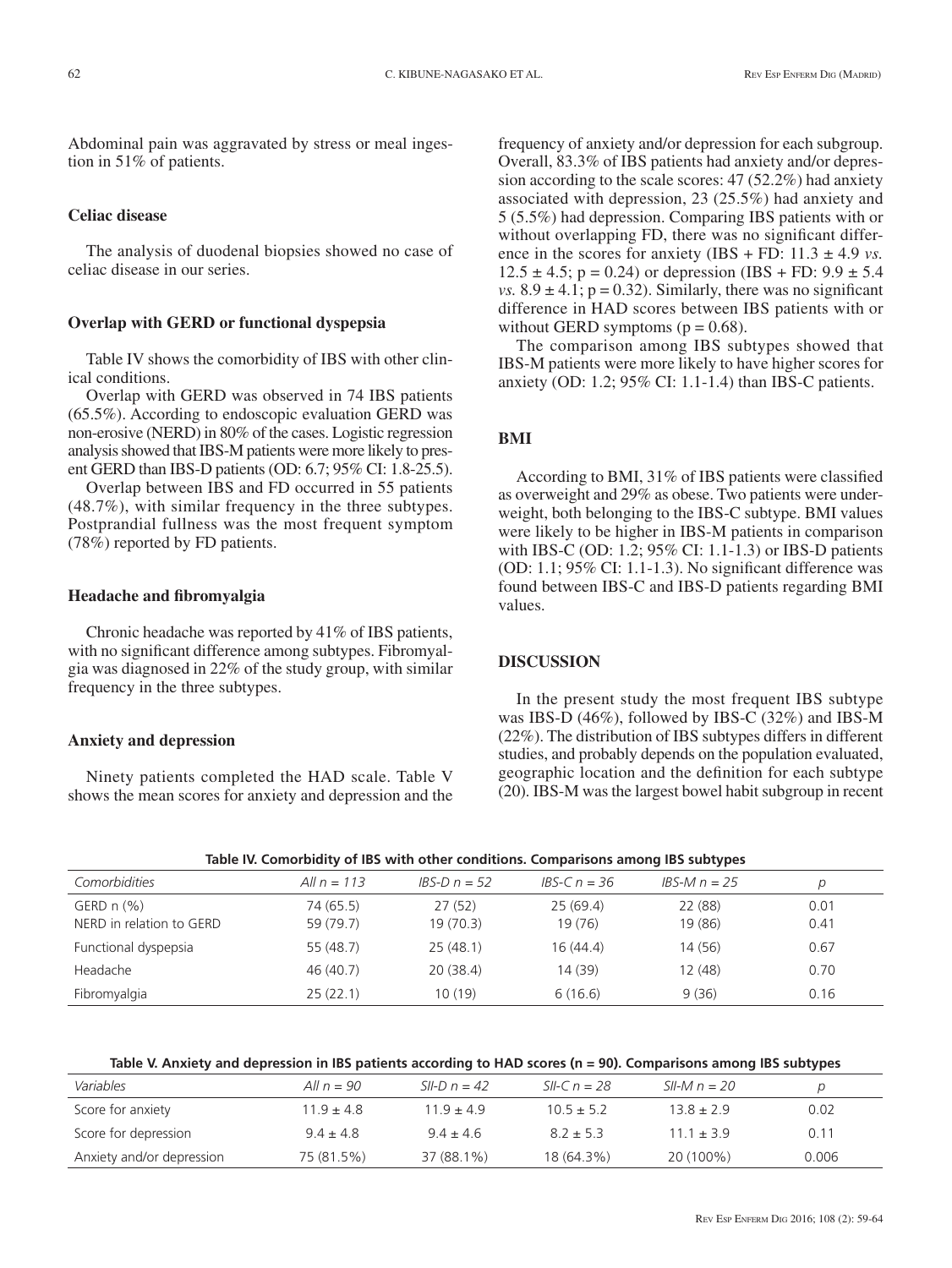population-based studies performed in UK and the United States (10,21), while IBS-C was the most frequent among Iranian adults (11), and IBS-D the most frequent in tertiary hospitals in China (22). The increased prevalence of IBS-D in our study group may be explained by the fact that all patients were referred from primary care to our gastrointestinal outpatient clinic. General practitioners may be more confident in the management of IBS-C, considering that IBS-D may demand a more complex investigation. Lin et al*.* (10)found an alternative diagnosis for 21% of patients referred from primary care as IBS-D, while no alternative diagnosis was made for IBS-C. The female predominance in our study group is in agreement with the data from the literature showing female:male ratios of 2:1 to 4:1 (23,24). It has been proposed that this preponderance of women may reflect differences in care-seeking behavior rather than the real incidence (24).

All patients reported abdominal pain which was relieved by evacuation in most cases. Nocturnal pain was rare, in keeping with previous findings in functional gastrointestinal diseases (25). With regard to pain location, our results could not confirm the observations of Bouchoucha et al*.* (26) showing characteristic sites of pain in IBS-C and IBS-M patients. Our finding that the majority (76%) of IBS patients complained of bloating corroborates that this is a supportive symptom for the diagnosis of IBS which should be taken into account in the therapeutic approach of these patients.

One limitation of the present study is that we did not assess the severity of pain in our patients. Heitkemper et al. (27) have shown that the severity of abdominal pain/ discomfort has a stronger effect on the quality of life than altered bowel pattern in IBS female patients. Based on these findings the authors suggested that the categorization of IBS patients should include both abdominal pain/ discomfort severity and predominant bowel pattern.

A large proportion of IBS patients were overweight or obese, which is consistent with recent data on the Brazilian population (28). The comparison among subtypes showed no significant difference in BMI values between IBS-D and IBS-C, indicating that chronic diarrhea did not influence the nutritional status of IBS patients. These results are in agreement with those reported by Simrén et al*.* (29). However, it should be noted that BMI is only one parameter of the nutritional assessment, and further studies are necessary to investigate nutrient intake and specific nutritional deficits in these patients. On the other hand, our finding that about 50% of the study group related the exacerbation of their symptoms with meal ingestion is in agreement with the literature (12), and it reinforces the view that dietary intervention may have a role in the management of IBS.

The excessive comorbidity found in our IBS patients is consistent with the results of previous studies (4-6). The high prevalence of anxiety and depression confirms other reports (5,8,30) and emphasizes the importance of psychological assessment and treatment as part of clinical management of IBS patients. The prevalence of both chronic headache and fibromyalgia was higher than that reported in population studies in Brazil (31,32) and similar to previous findings in IBS patients (5). Likewise, the frequency of overlapping with FD was similar to that previously reported (33). The 65.5% prevalence of GERD is within the range of 11-79% described in other studies (5,34). According to endoscopic evaluation the majority of the cases were classified as NERD, as expected (35). However the present study was unable to confirm the association between comorbidity and psychological distress in IBS, as reported by several authors (5,36). We believe that this may be due to a lack of statistical power to identify differences, given the small number of patients without anxiety or depression in our study population.

The comparisons among IBS subtypes identified some special characteristics of IBS-M subtype. Patients of this subgroup complained of symptoms commonly seen in IBS-C (straining) and IBS-D (urgency), as shown in other studies (21,37). This should be taken into account during treatment with medications with significant effects on colonic motility or stool consistency, which could improve some symptoms, with no relief or even aggravation of others. In addition, IBS-M patients were likely to present higher scores for anxiety, especially in comparison with IBS-C. This is a relevant finding, considering that psychological factors have been previously shown to contribute to poor outcomes, influencing symptoms severity and response to therapy (38). A few studies have compared psychological disturbances among IBS subtypes. Tillisch et al. (39) reported increased psychological comorbidity in IBS-M. Muscatello et al*.* (9) showed that IBS-C patients were more psychologically distressed than IBS-D. In contrast, Rey de Castro et al*.* (8) found no difference in anxiety/depression levels among the three subgroups.

Moreover the frequency of GERD was higher in IBS-M patients, particularly when compared to IBS-D. One explanation for this association could be the higher BMI values found in IBS-M patients of our study group, since high BMI has been shown to be a predictor of IBS-GERD overlap (40). An alternative explanation could be the increased levels of anxiety seen in our IBS-M patients, considering that comorbid disorders have been previously related to anxiety and depression in IBS (5).

Taken together, these features indicate that treatment of IBS-M patients may be challenging, as recently suggested by Tillish et al*.* (39) and Su et al*.* (41).

In conclusion, IBS-D was the most frequent subtype in IBS patients referred to a tertiary center in Brazil. IBS-M is characterized by symptoms frequently reported by both IBS-C (straining) and IBS-D (urgency), higher levels of anxiety and high prevalence of comorbidities. These particular features require special attention in the therapeutic management of IBS-M patients.